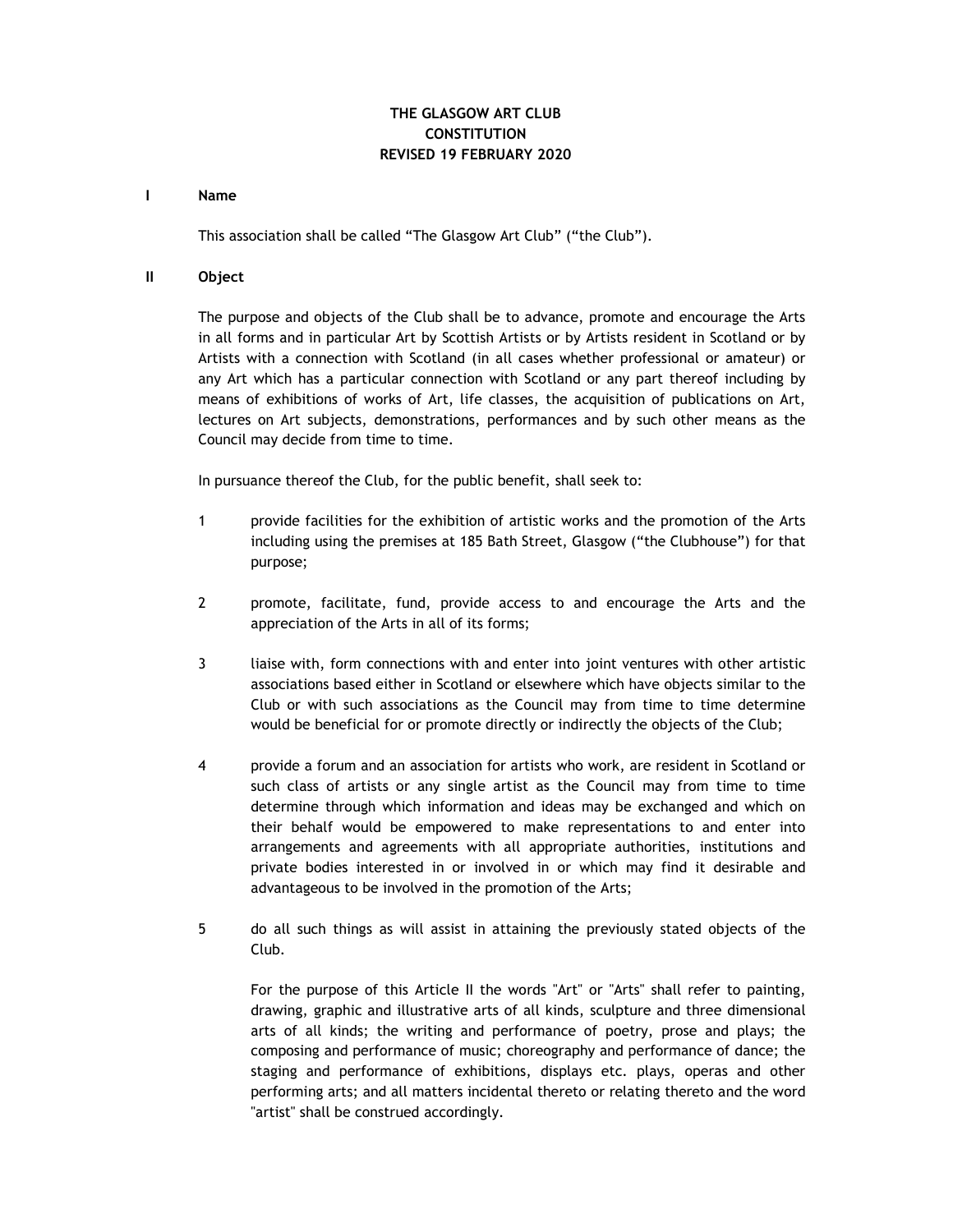The objects set forth in each sub-clause of this Article II shall not be restrictively construed but the widest interpretation shall be given thereto, and they shall not, except where the context expressly so requires, be in any way limited or restricted by reference to or inference from any other object or objects set forth in such subclause or from the terms of any other sub-clause or from the name of the Club. None of such sub-clauses or the object or objects therein specified or the powers thereby conferred shall be deemed subsidiary or ancillary to the objects or powers mentioned in any other sub-clause, but the Club shall have as full a power to exercise all or any of the objects conferred by and provided in each of the said subclauses as if each sub-clause contained the objects of a separate Club."

#### **III Membership**

The membership of the Club shall comprise the following:

- 1 Artist members
- 2 Young Artist members
- 3 Lay members
- 4 Young Lay members
- 5 Honorary members
- 6 Temporary members
- 7 Associate members
- 8 Corporate Lay members
- 9 Day members

Artist members and Lay members may be town or country members.

- **IV** Artist members shall comprise persons practising in the fine and applied Arts and the other visual Arts, architects and designers, and persons engaged professionally in other creative and performance work, all without limit of numbers.
- **V** Lay members shall be persons interested in or having a connection with the Arts.
- **VI** Town members shall include all members resident for more than one month in each year or having a place of business within a radius of 40 miles of the Clubhouse, with the proviso that the classification of those Members who were Country Members prior to 18 October 2011 shall remain unaltered as a result of the extension of the Town Membership zone which came into effect on that date. Members not so resident or not having a place of business within said radius may elect to be country members. Young Artist members shall be Artist members, and Young Lay members shall be Lay members, who are on the date of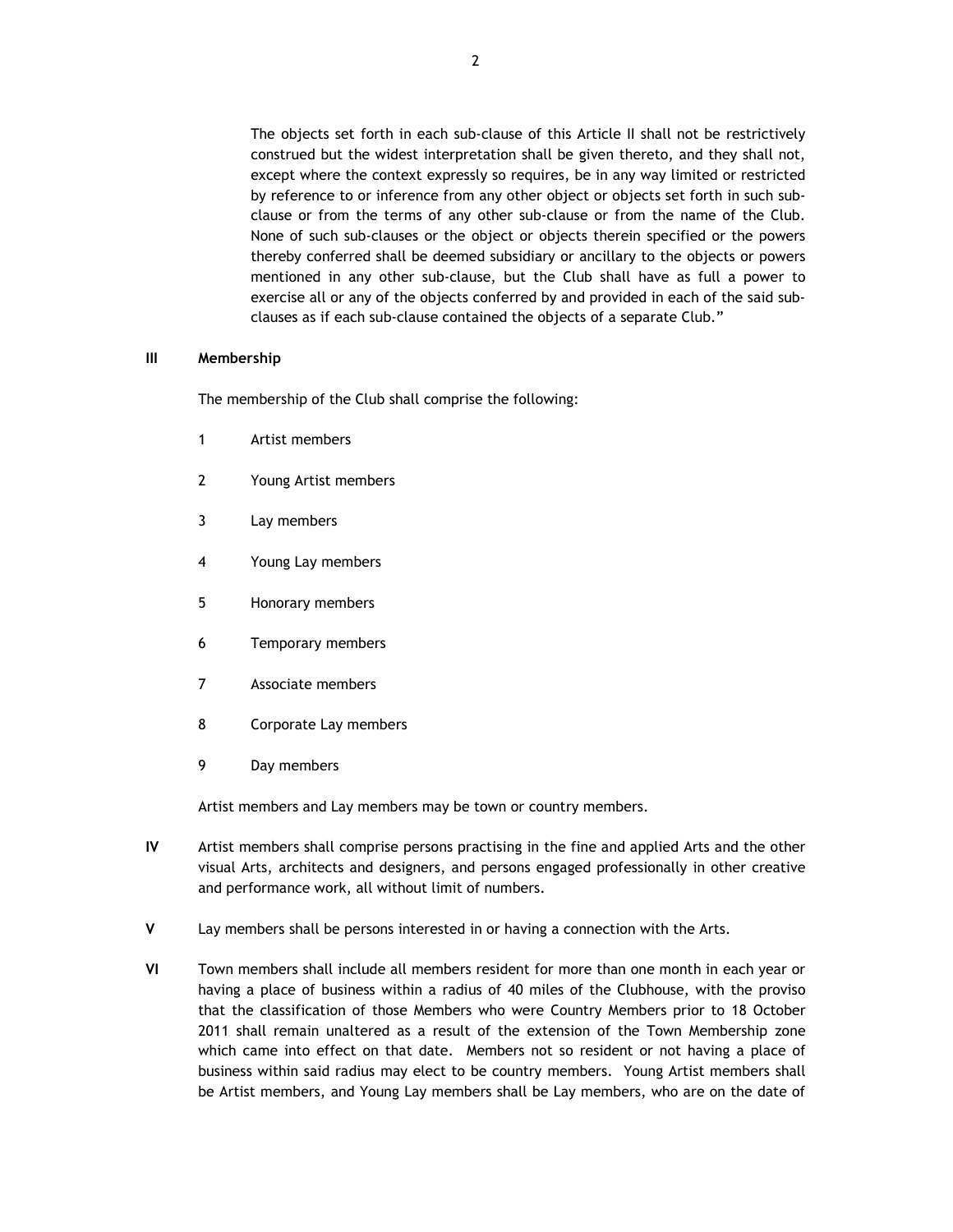their election and who remain on the date of the commencement of each subscription year under the age of 35 years.

**VII**  Honorary members, Temporary members, Associate members, Corporate Lay members and Day members are defined and may be elected as hereinafter provided.

#### **VIII Council**

The business and affairs of the Club shall be managed by a Council comprising Office-Bearers and ordinary members of the categories and numbers specified in Rule 18 and being elected in the manner hereinafter expressed.

#### **IX Trustees**

The whole property of the Club both heritable and moveable shall be vested in the present Trustees and their successors, being a body of members of the Club appointed as hereinafter provided.

As at the date of this Constitution the Trustees are:

Mr Charles Anderson, 11 Kelvin Court, Great Western Road, Glasgow;

Mr Alan Horn, 38 Belmont Street, Glasgow;

Lord Macfarlane of Bearsden, Saxonholme, 50 Manse Road, Bearsden;

Dr James Macaulay, 11 Kirklee Circus, Glasgow; and

Mr David Newall, 67 Dowanside Road, Glasgow.

#### **X Charitable Status**

The income and property of the Club whensoever derived shall be applied solely towards the promotion of the objects of the Club as set forth in this Constitution and no portion thereof shall be paid or transferred directly or indirectly by way of dividend, bonus or otherwise howsoever by way of profit to the members (of any category) of the Club.

PROVIDED that nothing herein shall prevent:

- 1 the gratuitous distribution among or a sale at less than cost to Office Bearers, members, or the public of any books, pamphlets or other publications of the Club relating to all or any of its objects or works of Art as defined in Article II hereof;
- 2 the payment in good faith of reasonable and proper remuneration to any Office Bearer agent or servant of the Club (temporary or permanent) or to any member of the Club in return for any services actually rendered to the Club, or outlays properly incurred on its behalf;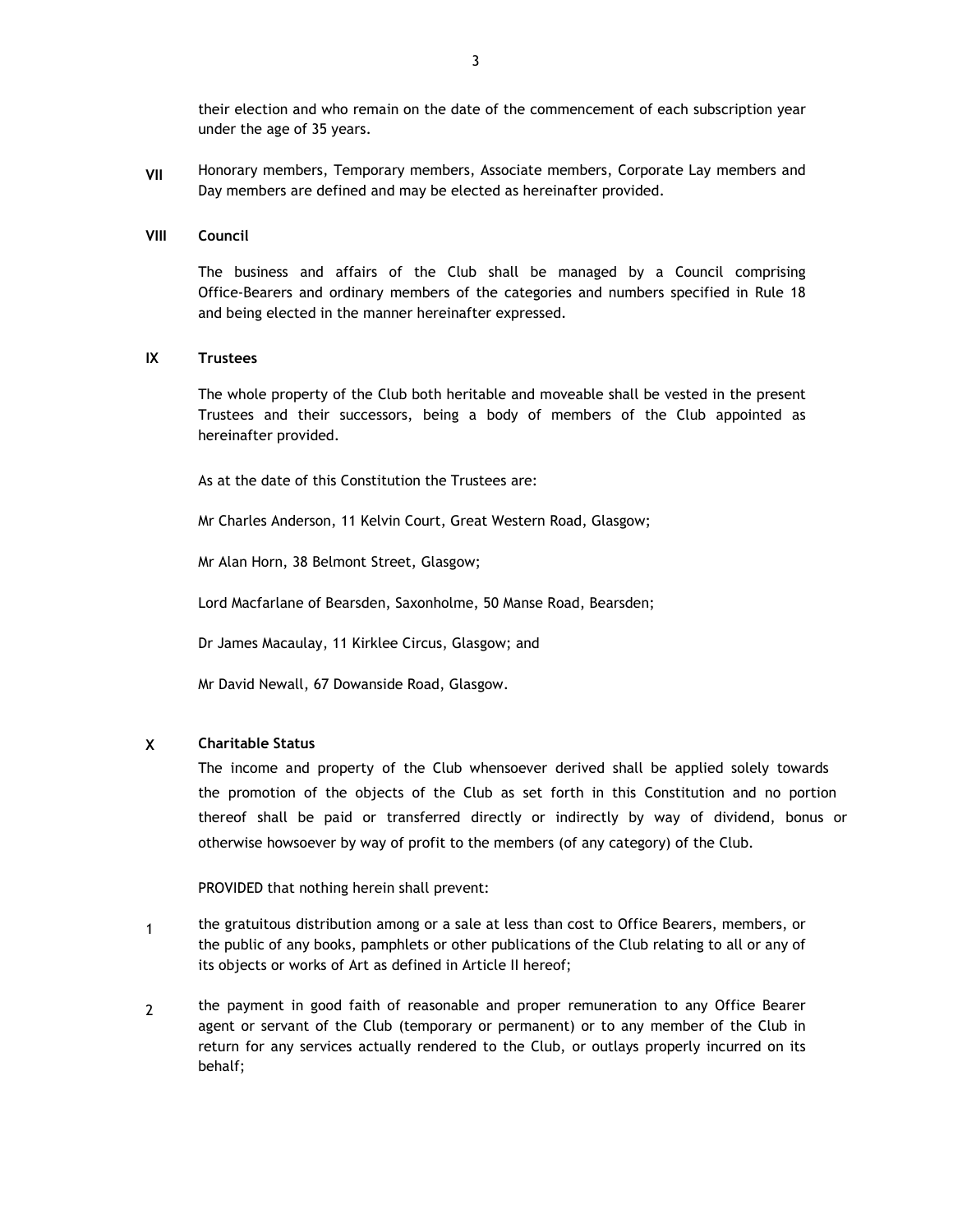- 3 the payment in good faith by the Club of interest at a rate not exceeding the base rate for lending from time to time of a clearing bank to be selected by the Office Bearers on money lent to the Club or reasonable and proper rent for premises let to the Club by any member or Office Bearer of the Club; and
- 4 the payment in good faith to any Office-Bearer of out of pocket expenses incurred by him in or about the performance of his duties.
- XI For as long as the Club is recognised by the Office of the Scottish Charity Regulator ("OSCR") as being charitable, no addition, alteration or amendment shall be made to or in this Constitution or the following Rules for the time being in force unless the same shall have been previously submitted to and approved by OSCR.
- XII If upon the winding up or dissolution of the Club there remains after the satisfaction of all its debts and liabilities any property whatsoever the same shall not be paid to or distributed among the members of the Club but shall be given or transferred to some other institution or institutions recognised as a charity in law and having objects similar to the objects of the Club and which shall prohibit the distribution of its or their income or property among its of their members to an extent at least as great as is imposed on the Club under or by virtue of Article X hereof, (such charitable institution or institutions to be determined at or before the time of dissolution by the Office-Bearers of the Club whom failing the majority of the members of the Club) and in so far as effect cannot be given to such provision then to some other charitable object.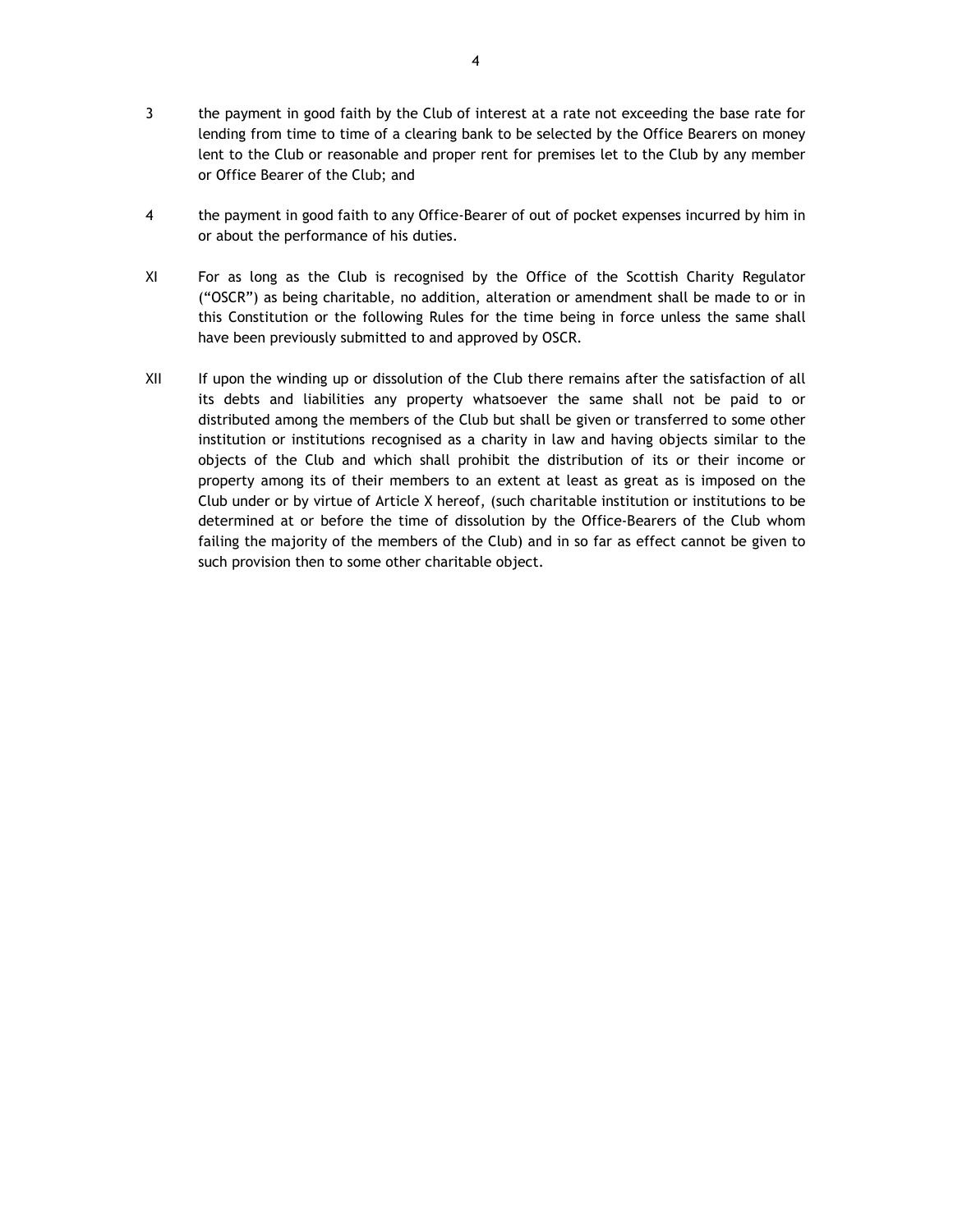## **RULES Section 1 – Members**

#### 1 **Election of Members**

The election of members shall take place at such times as may be fixed by the Council.

- 2 2.1 Any member wishing to propose a candidate for membership must enter in a form prescribed for the purpose the candidate's name, designation, date of birth, business address, home address, and, in the case of a candidate for admission as an Artist member, the professional qualifications of the candidate. The prescribed form must be signed by the proposer and seconder and by the candidate and delivered to the Secretary of the Club.
	- 2.2 The proposer and seconder must separately furnish in writing to the Council an account of their personal knowledge of the suitability and, in the case of a candidate for admission as an Artist member, the professional qualifications of the candidate.
	- 2.3 The Council shall, as soon as practicable, cause to be posted on the Club Notice Board in a conspicuous place for a period of not less than ten days prior to any election of members a copy of the prescribed form and an interval of not less than two weeks shall elapse between the posting of the nomination and election of ordinary members.
	- 2.4 It shall be open to any member to make representations in writing to the Council concerning any candidate.
	- 2.5 No one under the age of 18 years may be elected a member of the Club.
	- 2.6 Nominations for admission as a practising Artist Member may only be proposed and seconded by Members who are themselves practising Artist members.

### 3 **Nomination of Candidates for Election as Artist Members**

The procedure for nomination of candidates for election as Artist members practising in the fine or applied Arts or other visual Arts shall be as follows:

- 3.1 Such candidates shall be required to submit at least two specimens of original work to be sent to the Club Rooms on a date fixed by Council. These works shall be exhibited in the Club Rooms for inspection by members for seven days prior to the meeting referred to in Rule 3.2. Every reasonable care will be taken of these works while in the Club's premises, but the Club shall not be liable to their owners for any damage they may receive from any cause during that time, nor shall it be responsible for their loss by fire or theft.
- 3.2 A meeting of the Artist members practising in the fine and applied Arts and other visual Arts shall be convened by the Secretary on seven days' notice for the purpose of considering the nomination of such candidates for membership, at which meeting nine shall form a quorum. Any member who has seen all the candidates' works but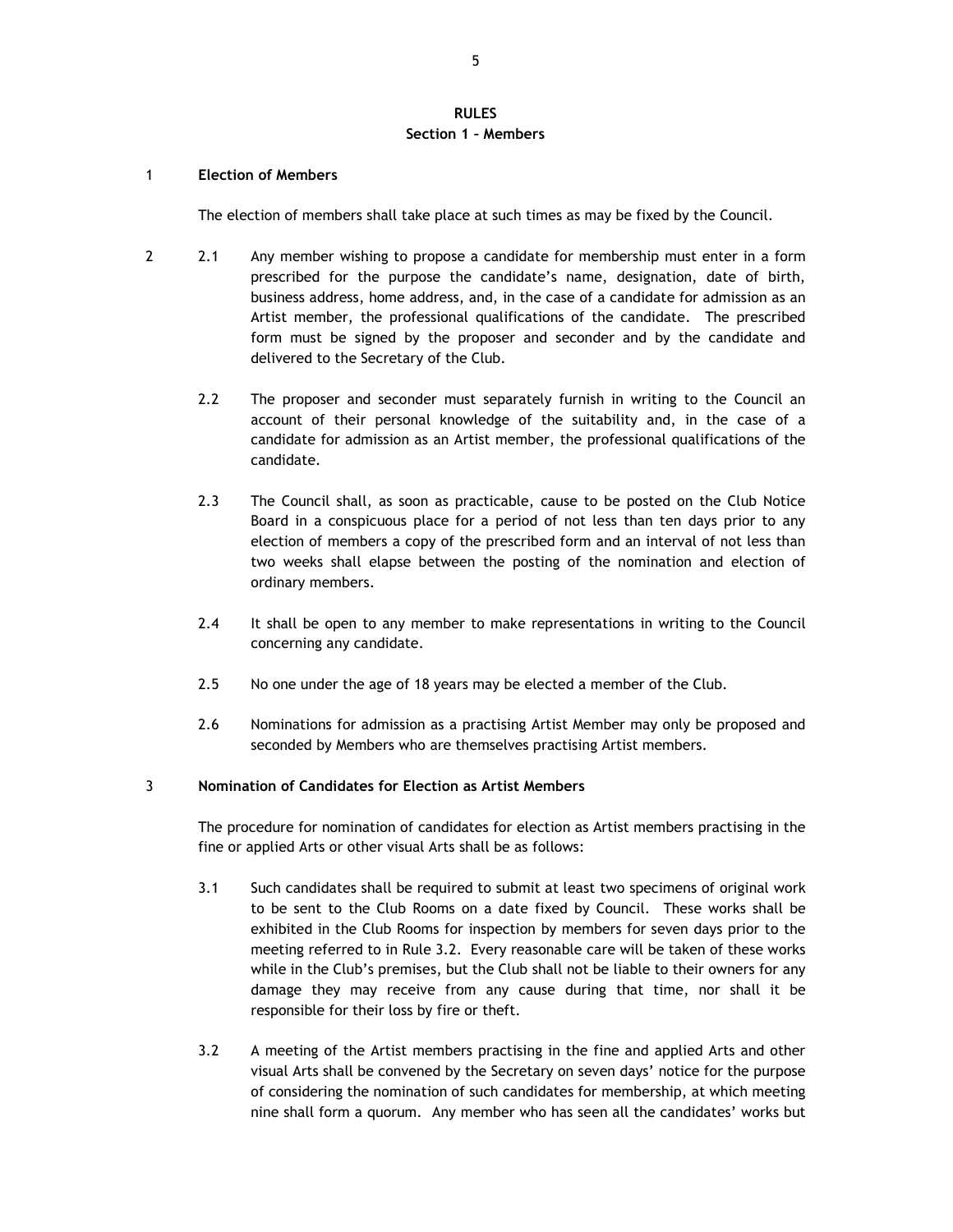is unable to attend the meeting may vote by putting a cross opposite the names of the candidates he desires to vote for or against, and signing his voting paper. This paper must be left at the Club before the meeting, under cover, and addressed to the Secretary.

3.3 Each candidate shall be voted upon separately, and every candidate receiving two-thirds majority of votes of those members present and those voting by proxy shall be declared duly nominated for election by the Council. Only Artist members practising in the fine and applied Arts and other visual Arts shall be entitled to vote at the meeting.

## 4 **Election of Members**

The procedure for election of Lay members, Artist members, Associate members and Corporate Lay members, except as otherwise provided, shall be as follows:

- 4.1 The election of these members shall be made by the Council at a meeting of the Council convened by notice in writing which shall have attached a copy of the prescribed form and supporting letters.
- 4.2 Any member of the Council unable to attend the meeting may vote for the candidate by putting a cross opposite the name of the candidate on a voting paper and signing the same. The voting paper must be left at the Club before the election, under cover, addressed to the Secretary.
- 4.3 Each candidate shall be voted on separately. A candidate receiving a two-thirds majority of the votes of the members of the Council voting in person or by voting paper shall be declared to be duly elected.

# 5 **Election of Honorary Club Members**

- 5.1 The Council, after posting on the Club notice board a notice intimating their intention to do so, may elect to Honorary membership any person whose office, or whose services to the arts or to the public or to the Club justify such distinction. Such notice shall be displayed for at least one calendar month prior to the election, and any member shall be entitled to make representations to the Council regarding any such proposed election. Honorary members shall be elected for such period as the Council shall determine, except in the case of an Honorary member ex officio who shall be elected for the duration of his or her period in office.
- 5.2 Honorary members shall not be required to pay entry money or subscriptions and they shall be free to attend the Club and avail themselves of its privileges. They shall not, however, have any voice in the management of the Club by vote or otherwise and shall not be eligible for election to any of its offices.

## 6 **Election of Temporary Members**

Artists and other persons interested in or having a connection with the arts, and having a temporary residence in Scotland shall be eligible for election by the Council as Temporary members for such periods, not exceeding twelve months at a time, as the Council shall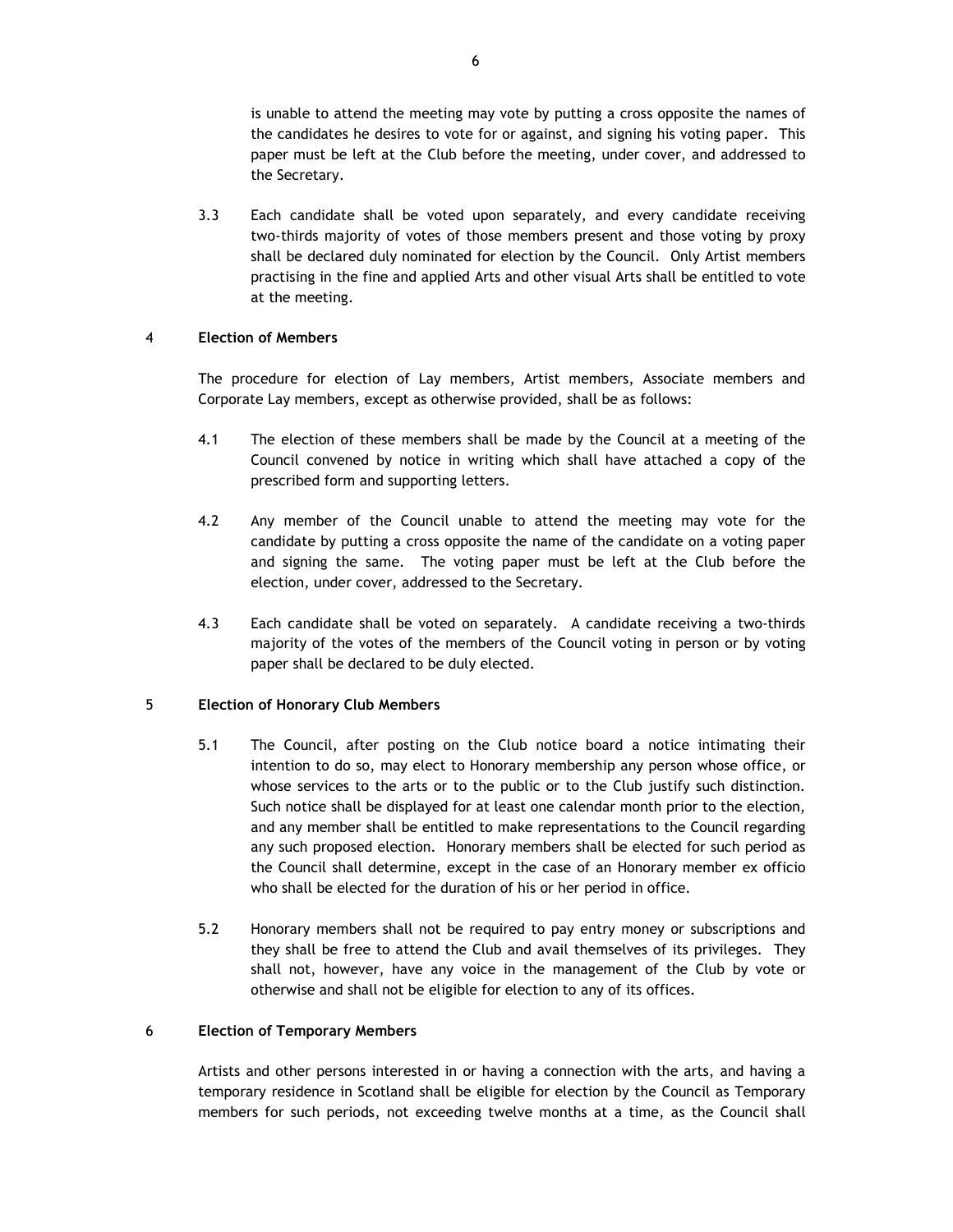determine. All candidates for election as Temporary members shall be proposed, seconded and elected in accordance with the provisions of Rules 2 and 4. In the case of election of Temporary members for a period of not more than six weeks Rule 2.3 shall not apply, and the candidate may be elected by the Council at a meeting of the Council convened by twenty-four hours notice being given on the notice board of the Club, and at such meetings for this special purpose three members shall form a quorum, and a candidate receiving a simple majority of the votes of the members of the Council voting in person or by voting paper shall be declared to be duly elected as a Temporary member for such period not exceeding six weeks as the Council shall determine at that meeting. Temporary members shall not be required to pay entry money and shall pay in advance the annual subscription payable by Lay members or such proportion thereof as the Council shall in each case from time to time determine Temporary members shall be entitled to all the privileges of membership, including the right to introduce guests, with the exception of voting rights. They shall not have any voice in the management of the Club or be eligible for election to any Office of the Club. The Council may renew the expiring membership of a Temporary member who has been elected for a period of more than six weeks for further periods not exceeding twelve months at a time.

# 7 **Associate Members**

The partner of any existing Artist member or Lay member shall be eligible for election as an Associate member. Such persons shall be elected in accordance with the provisions of Rule 2 and Rule 4, except that Rule 2.2 shall not apply. Associate membership shall continue notwithstanding the death of the said Artist member or Lay member. Associate members elected on or before 19 February 2020 shall be entitled to all the privileges of membership including the right to introduce guests. Associate members elected after 19 February 2020 shall be entitled to all the privileges of membership including the right to introduce guests, *with the exception of voting rights*, and shall not be eligible for election to any Office of the Club.

#### 8 **Corporate Lay Membership**

The Council at its discretion may grant the right to any company, firm or other organisation of good repute ("the corporation") to nominate not less than two of its directors, partners, office-bearers or other senior persons for election by the Council as Lay members of the Club in accordance with the provisions of Rule 2 and Rule 4, subject to the following qualifications: the form prescribed in Rule 2.1 shall be submitted by the corporation and shall specify the nominees' names, designations, home addresses, and dates of birth, together with an account of the suitability of the nominee for membership of the Club. In the event of resignation of a Corporate Lay member the corporation will be entitled to nominate another person in his or her stead. Notice of subscription shall be addressed to the corporation who shall be liable for payment. Corporate Lay members shall be entitled to all the privileges of the Club including the right to introduce guests, but they shall not be eligible for election to any Office of the Club.

Each company, firm or other organisation elected on or before 19 February 2020 and nominating Corporate Lay members as defined in Rule 8 shall be entitled to one vote per nominee at the Annual Business Meeting and any Special Meeting as defined in Rule 27 irrespective of the date of nomination of each of its nominees.

Each company, firm or other organisation elected after 19 February 2020 and nominating Corporate Lay members as defined in Rule 8 shall be entitled to one vote at the Annual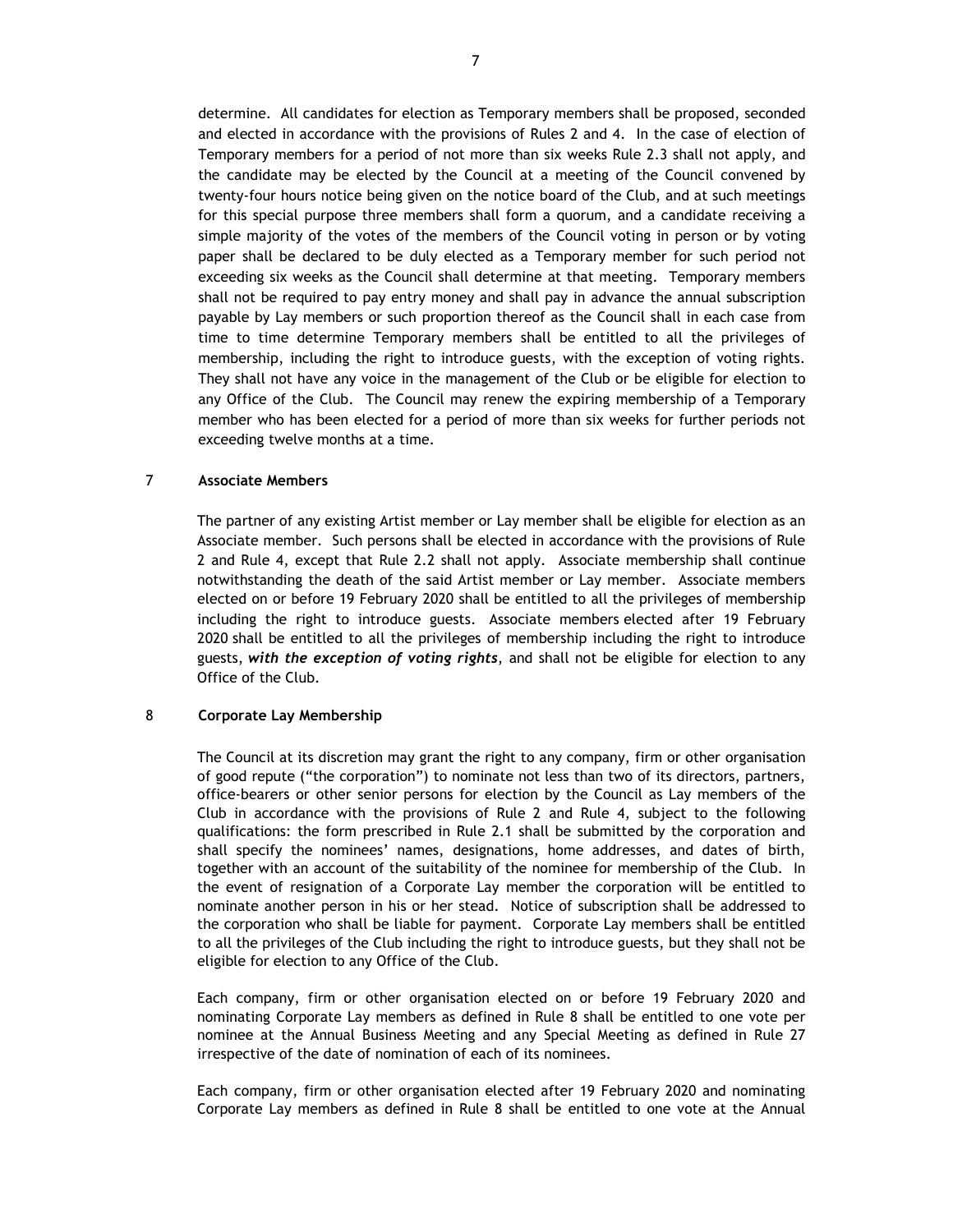Business Meeting and any Special Meeting as defined in Rule 27. This vote will be exercised by the nominated First Member listed on the Corporate application form. Organisations in Corporate membership may nominate one or more additional Corporate Lay members entitled to exercise a vote in their own right on payment of an Annual Subscription equal to the rate payable by the First Member in respect of each additional member so nominated.

The total number of nominations made by each organisation in Corporate membership, irrespective of the date of that organisation's election to membership, may be limited by the Council.

## 9 **Day Membership**

The Council at its discretion may grant Day Membership to any appropriate person in connection with his or her participation in any function taking place in the Club or any artistic activity taking place in the City of Glasgow. Day members shall not be required to pay entry money and shall pay in advance such proportion of the Annual Subscription as the Council shall from time to time determine. Day members shall be entitled to all the privileges of membership, with the exception of the right to introduce guests, but they shall not have any voice in the management of the Club or be eligible for election to any Office of the Club.

## **10 Entry Money**

Unless otherwise resolved by the members in General meeting, each new member shall pay on election an entrance fee of such sum as the Council may determine, except new Artist members under 35 years of age on election, who shall not be required to pay any entrance fee.

#### **11 Subscriptions**

- 11.1 Each class of member (other than Honorary Members and Day Members) shall pay an annual subscription which the Council shall from time to time determine. Any increase proposed by the Council in excess of a percentage equal to the average percentage increase in the Retail Price Index published by the UK Government for the most recent twelve month period for which figures are available at the time of the Resolution by the Council shall require the approval of those members of the Club who are liable for payment of a subscription at a General meeting of the Club called for that purpose.
- 11.2 In the year of election subscriptions shall be apportioned on a month to month basis from the date of election to the 31 October following.
- 11.3 The Council shall have power to modify or even waive the subscription payable by any member whom they consider to be in necessitous circumstances, or who resides furth of Scotland for a period of one year, or in other special circumstances.
- 11.4 Subscriptions shall not be payable by the President during his term of office.
- 11.5 No person elected a member of the Club shall have the right to use the Club until the entrance fee and subscription have been paid.
- 11.6 Annual subscriptions shall be payable in advance by 1 November or by instalments as hereinafter provided.
- 11.7 Any member who has not paid his subscription or who has not made arrangements for payment by instalments shall not be entitled to vote at the Annual Business Meeting.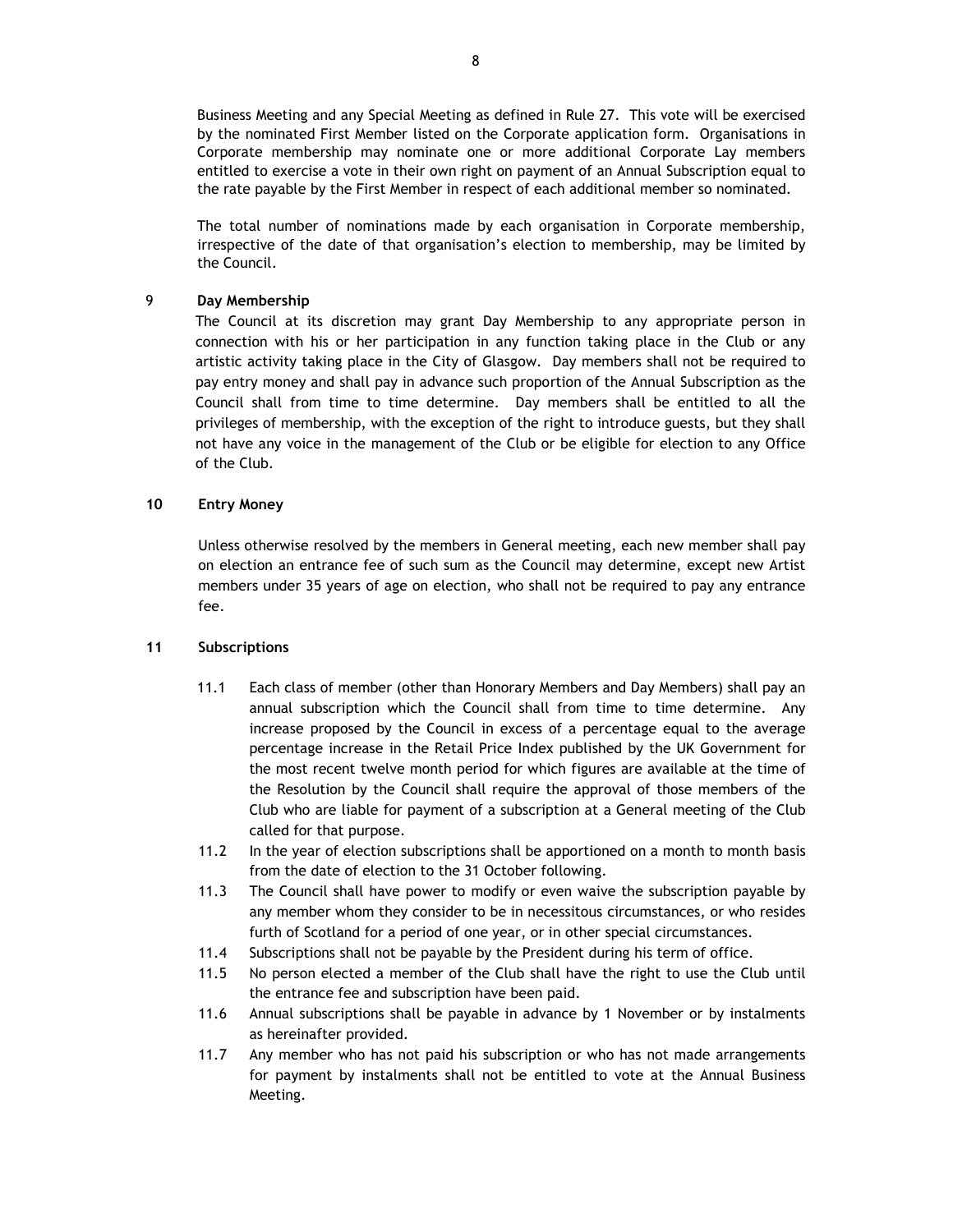11.8 Members may exercise the option to pay the annual subscription in ten equal instalments by signing a Bankers Order in favour of The Glasgow Art Club, which must be lodged with their bank on or before 1 November in the previous subscription year. This option can only be exercised after payment in full of the first year's subscription and entrance fee. In the event of a member cancelling his Bankers Order, the balance of any subscription still outstanding at the date of cancellation shall fall due for immediate payment.

## **12 Unpaid Subscriptions**

Any member who, without having given any satisfactory reason to the Council, fails to pay the subscription or make arrangements to pay instalments at the expiry of two months after it becomes due, shall cease at the option of the Council to be a member without further action on the part of the Club being required; and he/she shall forfeit all claim on the Club's property, funds and effects. The Club may thereafter take legal measures for the recovery of arrears.

## **13 Reciprocal Arrangements**

Without prejudice to the provisions of Rule 6 (Election of Temporary members), members of clubs providing reciprocal arrangements shall be admitted as Temporary members without charge, and shall be entitled to enjoy all the facilities of the Club including the power to introduce guests, but they shall not be entitled to attend meetings or to vote.

#### **14 Admission of Former Country Members as Town Members**

Country members who may cease to be such shall be entitled to admission or to readmission as Town members immediately and shall from the date of such admission or readmission be liable for the rate of subscription applicable to Town members apportioned on a monthly basis.

#### **15 Resignation of Members**

A member desiring to resign shall give written notice of resignation to the Secretary to be received by him not later than 31 October in any year. Failing this they shall be liable for the annual subscription for another year.

#### **16 Death of Members**

On the death of any member their heirs and representatives shall have no claim whatever on the Club's property, funds and effects, nor shall they be liable for any of its obligations.

## **17 Expulsion of Members**

The Council shall consider, in camera, the case of any member whose conduct is called in question and, after hearing any answer or explanation, may, if they consider it necessary, ether caution the member or call upon the member to resign on or before a specified date. If the resignation be not received on or before that date the Council shall have power to expel the member forthwith. The Secretary shall give the member immediate notice in writing of his expulsion, together with a notice of his right of appeal. The Council's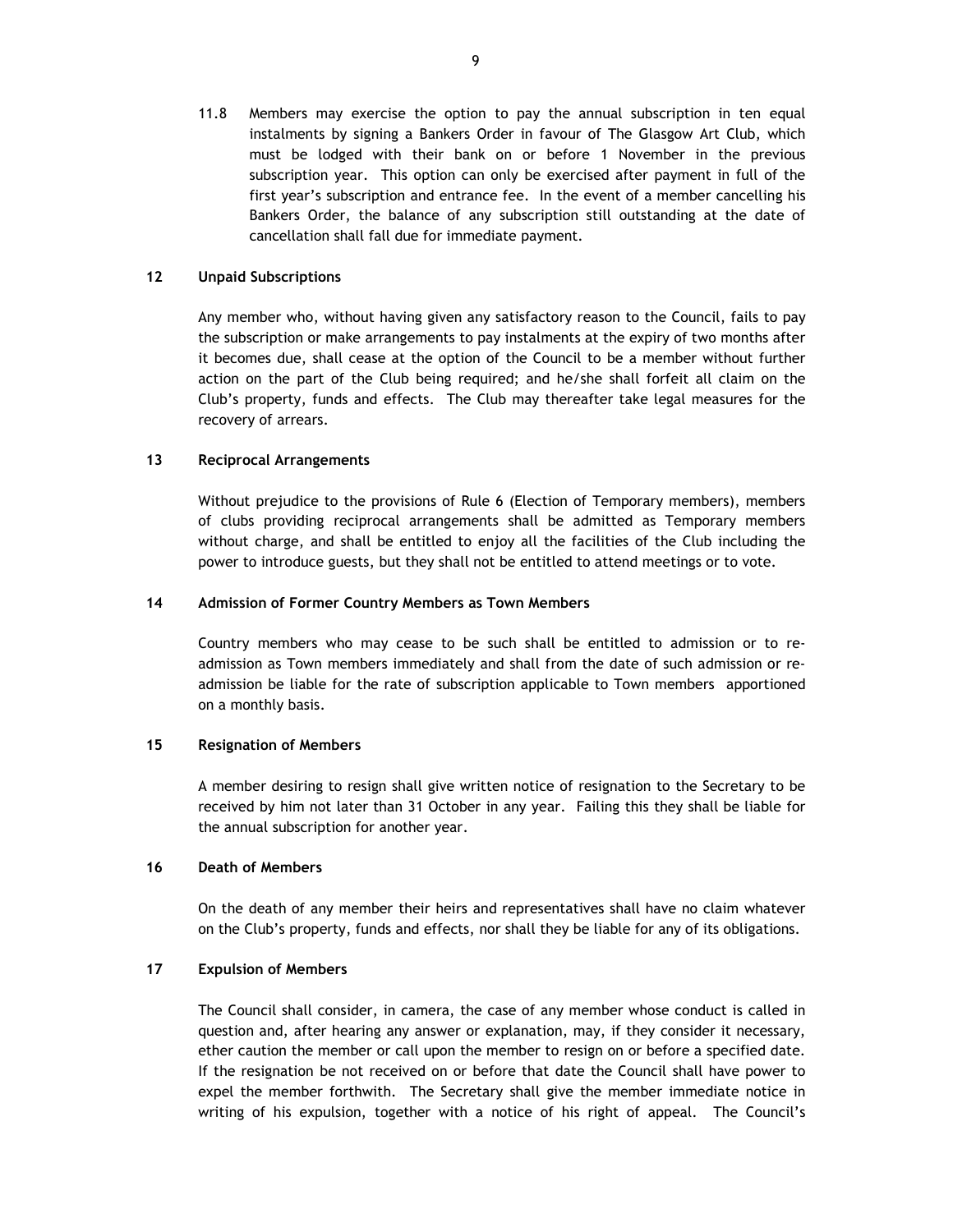decision to expel the member shall be intimated to the general body of members by notice on the notice board. Any appeal must be made in writing to the Secretary to be received by him within fourteen days of the notice of expulsion. On an appeal being intimated the Council shall convene a Special Meeting of members within fourteen days. Pending the determination of the appeal the member shall be suspended. It shall require a majority of the votes of those present and voting at the Special Meeting to consider the case to recall the expulsion. If expelled, the member shall forfeit all claim on the Club's property, funds and effects.

#### **Section 2 - Council**

#### **18 Office-Bearers**

The business and affairs of the Club shall be managed by a Council composed of five Office-Bearers and not less than six nor more than twelve ordinary members of Council, together with the immediate past-President ex officio who shall have equal voting rights. The Office-Bearers shall consist of a President, two Vice Presidents, an Honorary Treasurer and an Honorary Secretary.

## **19 Members of Council**

The ordinary members of Council shall be composed, in so far as this is practicable, of an equal number of Artist members and Lay members.

### **20 Nomination of Candidates for Offices and Council**

- 20.1 Prior to 30 November in each year the Secretary shall issue a circular to the members intimating the names of the Office-Bearers and ordinary members of Council who fall to retire at the next Annual Business Meeting, and stating that nominations in writing must be lodged with him not later than 31 December thereafter. The circular shall also contain the intimation required in terms of Rule 26.
- 20.2 Members who desire to nominate a candidate or candidates for election shall deliver in writing to the Secretary not later than 31 December in each year a notice stating the name or names of those whom they nominate. The notice must, before delivery, be signed by the proposer and seconder for each candidate nominated, together with the signature of the nominee as evidence of his or her consent to be nominated.
- 20.3 With the notice calling the Annual Business Meeting there shall be sent to each member the following particulars, along with a voting paper if a vote requires to be taken:
	- 20.3.1 the number of vacancies to be filled and the names of the retiring members of Council;
	- 20.3.2 the names (in alphabetical order) and addresses of the persons nominated for each vacancy and the names of their respective nominators;
	- 20.3.3. a notice (if a vote requires to be taken) that the voter must place a cross (thus – X) opposite the names of the candidates being voted for, and that if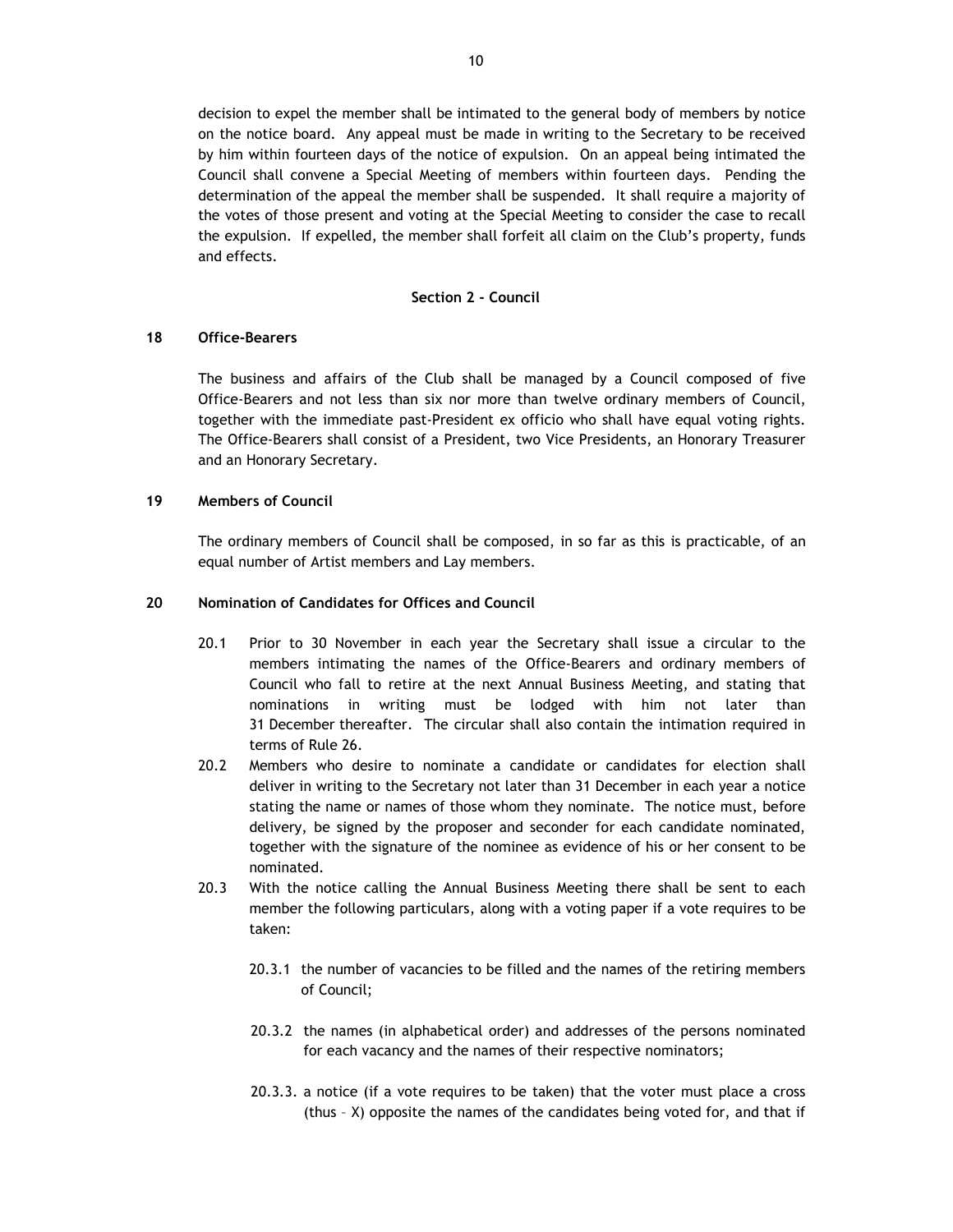a voting paper be returned with more names crossed than there are vacancies to be filled it will be treated as void.

20.4 Every voting paper shall be delivered to the Secretary or his representative by the voter in person at the Meeting.

## **21 Election of Office-Bearers and Ordinary Members of Council**

- 21.1 The Office-Bearers shall be elected at the Annual Business Meeting. They shall hold office until the next Annual Business Meeting and shall be eligible for re-election, but shall not be entitled to hold the same office for more than three years.
- 21.2 The ordinary members of Council shall also be elected at the Annual Business Meeting. They shall hold office for three years and shall not be eligible for re-election until the Annual Business Meeting in the following year, although they shall be eligible for election as Office-Bearers.
- 21.3 No member shall be eligible for election as an Office Bearer unless at the date of nomination that person shall have been a member of the Club for three complete financial years of the Club. No member shall be eligible for election as an ordinary member of Council unless at the date of nomination that person shall have been a member of the Club for one complete financial year of the Club.

## 22 **Voting for Council**

The Office-Bearers and ordinary members of Council, both Artist and Lay, shall be elected by the votes of the general body of Club members both Artist and Lay.

#### 23 **Vacancies**

The Council shall have the power to co-opt a member to fill any vacancy occurring in the Office-Bearers or ordinary members of Council occasioned by reason of the failure of the general membership to elect an Office Bearer or elect the necessary number of ordinary members of Council at the Annual Business Meeting, or by reason of the death, resignation or expulsion of an Office Bearer or ordinary member of Council. The person so co-opted shall serve until the next Annual Business Meeting. A person co-opted as an ordinary member of Council shall not thereafter be eligible for re-election if he/she has served as an ordinary member of Council for three consecutive years including the year of co-option.

#### 24 **Powers of Council**

The Council shall have all powers necessary for the full and efficient conduct of the affairs of the Club, including power to appoint committees or sub-committees for special purposes (of which the President shall be a member ex officio), to delegate to such committees or sub-committees the functions and powers of the Council relating thereto; to make, for the proper regulation of the Club in all its departments, bye-laws which shall be exhibited in the Club for the information of members; and to appoint and dismiss all employees of the Club.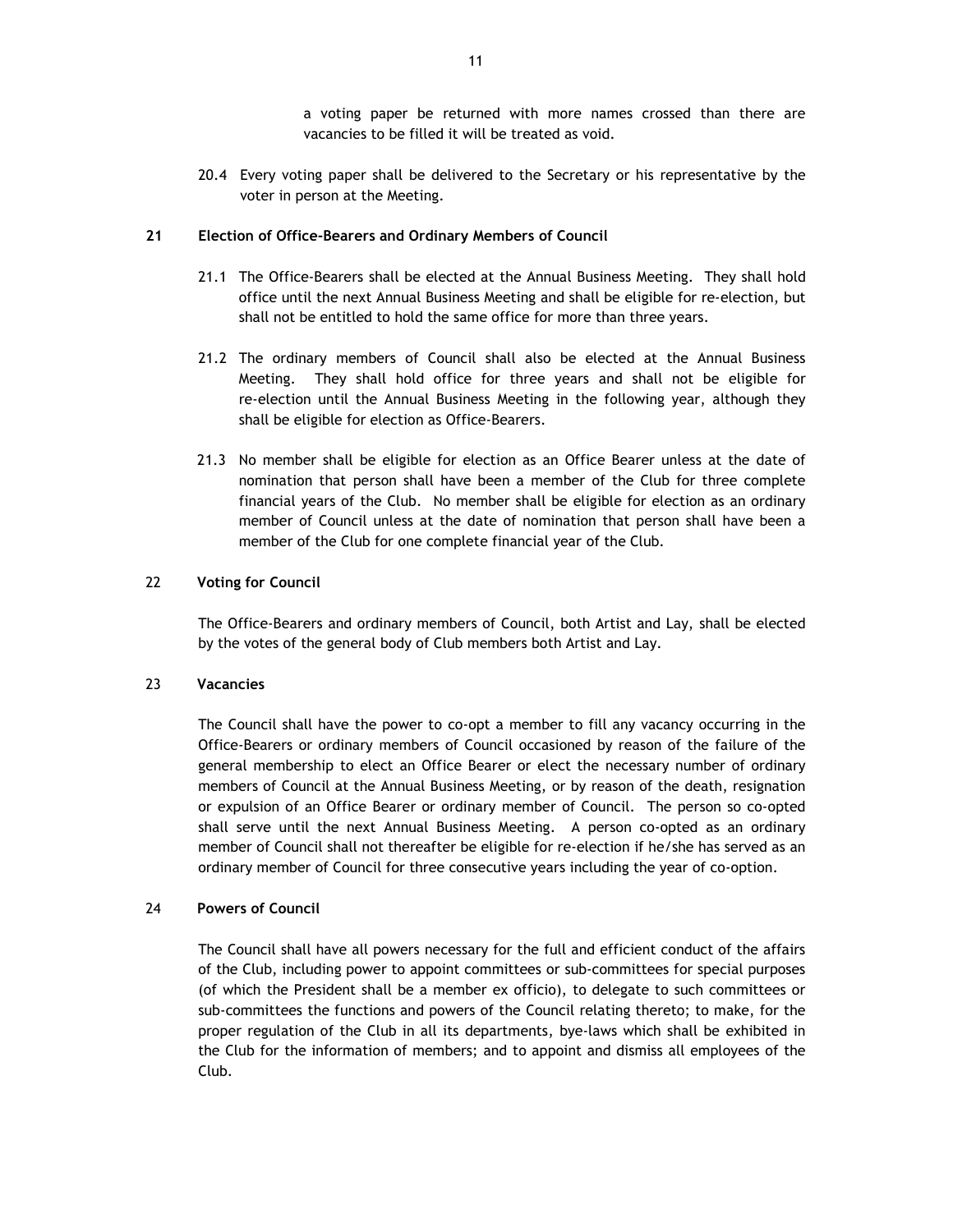## **Section 3 - Meetings**

## 25 **Annual Meeting**

An Annual Business Meeting of the Club shall be held not later than 28 February in each year at which the Council's Report shall be submitted to the Meeting together with a duly audited Statement of Accounts for the immediately preceding financial year, and any proposals for subscription rates as required in terms of Rule 11.1.

## 26 **Resolution at Annual Meeting**

No resolution, unless it relates to the business introduced by the Council, shall be moved at an Annual Business Meeting unless a notice, signed by the members who propose to move and second it, and stating its terms, has been lodged with the Secretary not later than 31 December in the previous year. The circular referred to in Rule 20.1 shall contain an intimation advising members of the import of this Rule, and inviting any such notice by the specified date.

## 27 **Special Meetings**

- 27.1 A Special Meeting of the Club shall be called on a requisition being presented to the Secretary stating the matter to be discussed, signed by at least 15 voting members. Such Meeting shall be called within one month of the date of the requisition.
- 27.2 Special meetings of the Club may be convened by the Council.

## 28 **Quorum and Adjournment of Meetings**

For Meetings of the Club convened by the Council the presence of fifteen members shall be necessary to form a quorum; and for Special Meetings called by requisition, thirty shall be required. Should the Annual Business Meeting or Special Meeting not be quorate the Council shall in the case of the Annual Business Meeting, and may in the case of a Special Meeting, fix such other date as they consider appropriate for such meeting, and the Secretary shall circularise the members accordingly in terms of Rule 29. For meetings of the Council for any purpose six shall form a quorum, except as otherwise herein provided with regard to the election of Temporary members under Rule 6 and with regard to privileges for Artists and distinguished visitors from a distance under Rule 39. The Annual Business Meeting and any Special Meeting may be adjourned by a majority vote of those present and entitled to vote to such date and time and for such purposes as the members so voting consider appropriate. The Secretary shall post a notice on the Club notice board advising members of the date, time, place and purpose of such adjourned meeting and, where practicable, issue a circular to those members entitled to attend such meeting with said details.

## 29 **Notice of Meetings**

When a General or Special Meeting is called by the Council or by requisition members shall receive notice by circular, to be issued at least twenty one days prior to the date of such Meeting, and this circular shall explain the purpose for which the Meeting is called.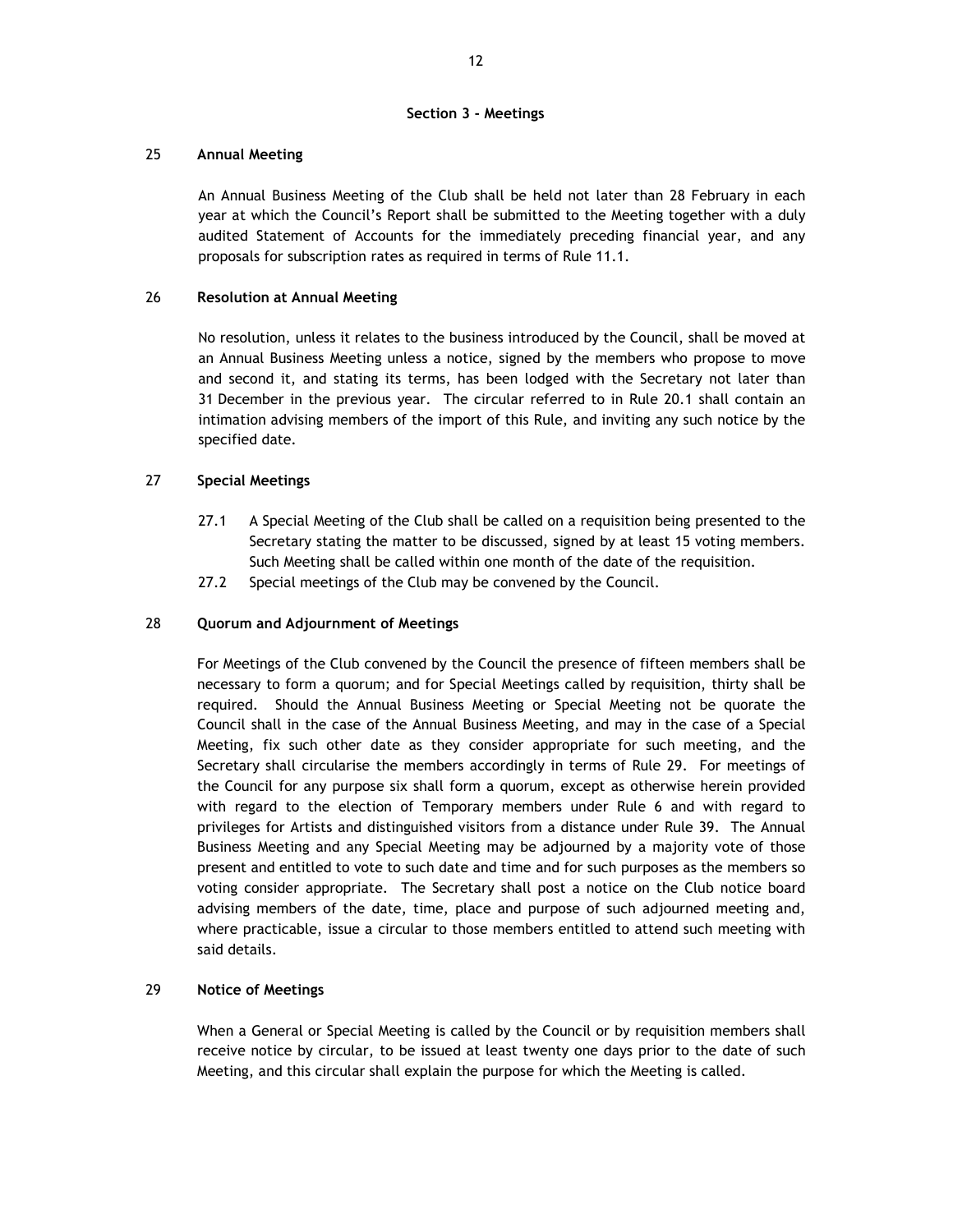## 30 **Council Meetings**

The Council shall meet at least once in each calendar month except June, July and August, unless business requires to be conducted in these months. The President or one of the Vice-Presidents may convene a meeting of Council at any time.

## **31 Chairman's Casting Vote**

At all meetings of the Club or Council or any of its Committees the Chairman shall have, in the case of an equality of votes, a second or casting vote.

## **Section 4 - Finance**

## **32 Finance Committee**

The Council shall, immediately after the Annual Business Meeting, appoint a Finance Committee, consisting of the Honorary Treasurer, Honorary Secretary and at least one other member of the Council. No draft shall be made on the Club's Bank account except by cheque or order signed by the Secretary and one of the Office-Bearers or by any two of the Office-Bearers.

## **33 Financial Year**

The Club's financial year shall extend from 1 November to 31 October.

## **34 Borrowing by the Club etc**

- 34.1 The Council shall have power to borrow money in the name of and for the purposes of the club up to a limit of £100,000 plus interest and charges in any manner the Council shall deem proper. Any sum in excess of £100,000 shall require the approval of the Club by a resolution at the Annual Business Meeting or any Special Meeting called for the purpose passed by a majority of the members present and voting authorising the Council to borrow money either at one time or from time to time and at such rate of interest or free of interest and in such a form and manner and upon such security or without security as shall be specified in such resolution. In the cases of all such borrowings authorised as aforesaid that are made without security over the Club property, a receipt or acknowledgment or other document of debt for the same shall be sufficiently executed and binding on the Club when signed by one member of the Finance Committee and the Secretary. In the case of all such borrowings authorised as aforesaid that are made on the security of Club property, the Trustees of the Club shall at the direction of the Council make all such dispositions of the Club property or any part thereof and enter into such agreements in relation thereto as the Council may deem proper for giving security of such loans and the interest thereof. All members of the Club whether voting on such resolution or not and all persons becoming members of the Club after the passing of such resolution shall be deemed to have assented to the same as if they had voted in favour of such resolution.
- 34.2 Any recommendation by the Council for the raising of a levy shall require the approval of the general body of members by a resolution at the Annual Business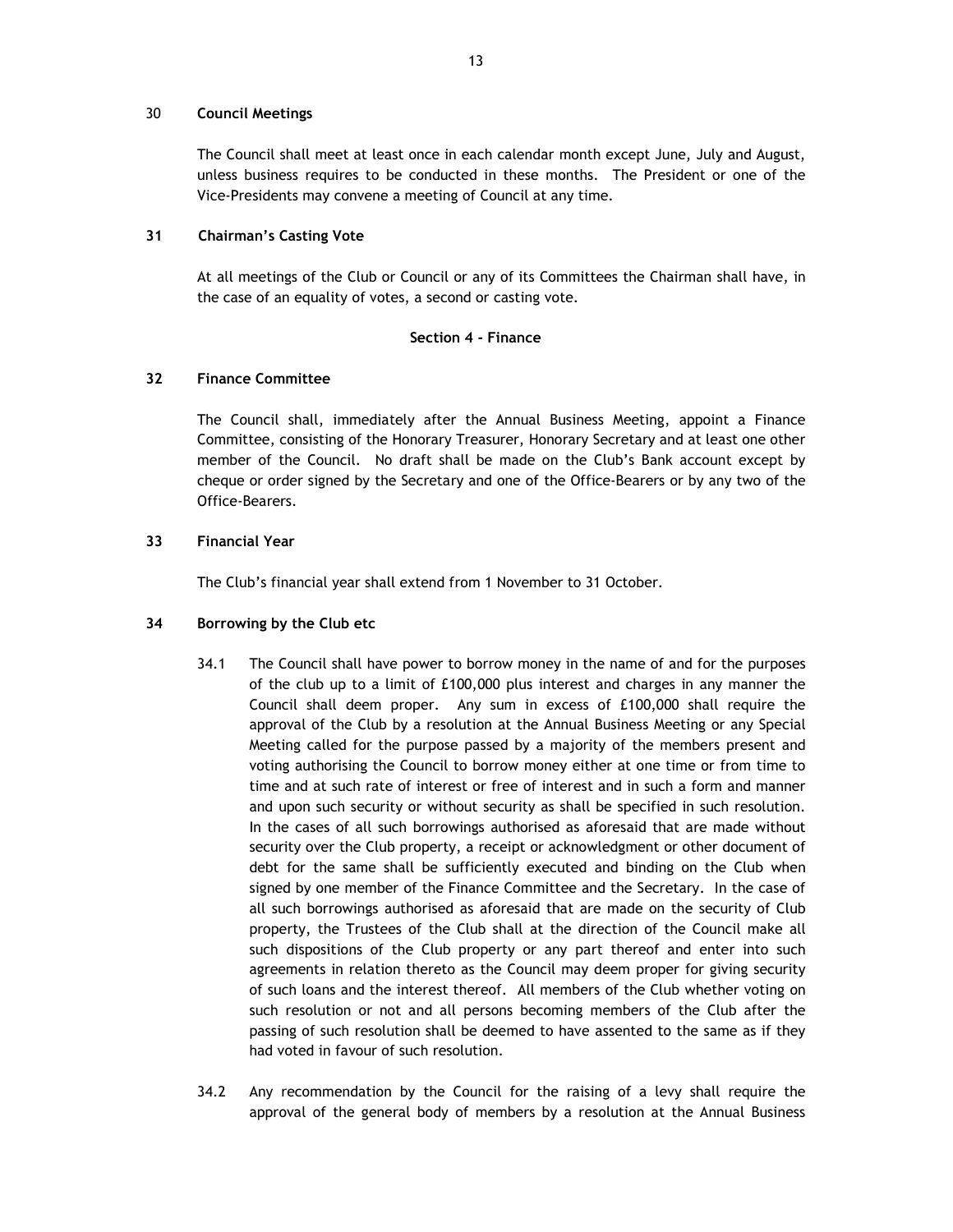Meeting or any Special Meeting called for the purpose passed by a majority of the members present and voting authorising the Council to require payment of a specified sum from all members of the Club other than Honorary Members and Temporary Members or otherwise as may be determined by the said resolution.

#### 35 **Auditor and Independent Examiner**

Correct accounts and books shall be kept showing the financial affairs and intromissions of the Club for the current financial year. Any surplus income accruing from such intromissions shall be used solely for the benefit of the Club. The accounts of the Club shall be audited or subject to an independent examination before being submitted to the Annual Business Meeting by an auditor or independent examiner appointed by the Council, who may be a member but not an Office-Bearer of the Club.

#### **36 Duties of Secretary**

The Council shall appoint a Secretary, whose duties shall be to keep the necessary books and generally to transact the business of the Club. If the Secretary is not a member the Council shall have power to appoint him or her an Honorary member ex officio in terms of Rule 5.

#### **Section 5 – Hours**

## 37 **Hours of Opening and Closing**

The Club Rooms shall be open every week-day at 10.00 am and shall be closed at 10.30pm, or at such other time as the Council shall fix from time to time. The Council shall nevertheless have power to open the Club Rooms on Sundays or on any particular Sunday and power to extend the hour for closing on any day on occasions rendering such opening or extension desirable; and they shall also have the power to close the Clubhouse temporarily, in whole or in part for special purposes or any public holidays. The hours for the sale of excisable liquor shall be those permitted by the liquor licensing legislation in force from time to time.

### **Section 6 - Visitors**

## 38 **Admission of Visitors**

- 38.1 Except on occasions reserved by the Council and subject to Rule 38.2, members may introduce visitors. A visitor shall not be supplied with excisable liquor in the Club premises unless by the invitation and in the company of a member, and any member introducing a visitor shall, upon the admission of such visitor to the Club premises, enter their own name and the name and address of the visitor in a book which shall be kept for the purpose and which shows the date of each visit.
- 38.2 In furtherance of the objects of the Club as set out in its Constitution, the Council and the members generally shall use all reasonable endeavours to facilitate access to the premises and facilities of the Club at reasonable times and subject, where considered appropriate, to payment of reasonable entrance fees, by members of the public. The Council shall ensure that in the context of any such access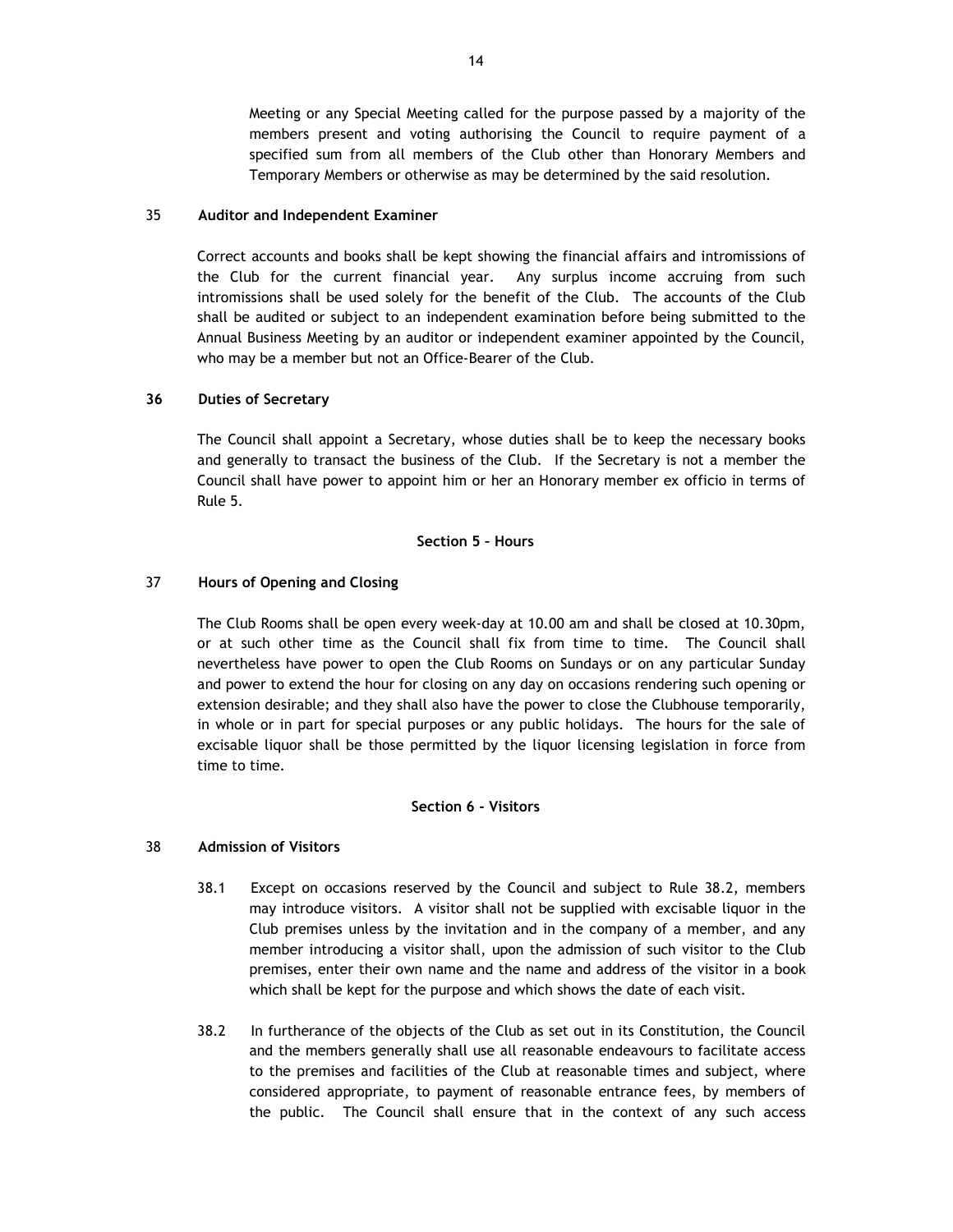(whether for the purposes of viewing exhibitions of works of Art or otherwise), any entrance fees levied are at a level so as to ensure that as broad a range of members of the public as is reasonably practicable can afford such entrance fees (which shall be proportionate to the costs and outlays of the exhibition or event to which the members of the public have been invited to attend). Where an event is deemed open to the public, members of the public attending shall not be deemed to be visitors and therefore shall not require to be introduced and/or signed in by a member.

## 39 **Artists or Distinguished Visitors**

- 39.1 Artists or distinguished visitors from a distance may be allowed the privileges of the Club for a period of not more than two weeks if proposed and seconded in writing by two members of the Club, admitted by the Council and their names entered in a book to be kept in the Club for that purpose, but this privilege shall not be granted to the same visitor oftener than once in six months and such Artists and visitors shall not be entitled to introduce guests. For the purpose of this Rule, meetings of the Council may be called on twenty-four hours notice given on the Notice Board, and for such meetings three members form a quorum and a majority of the votes of those present and voting shall be required to secure admission.
- 39.2 In exceptional cases, the period of two weeks, during the privileges and the Club are allowed to Artists or distinguished visitors from a distance under this Rule, may be extended for a further period of not more than two weeks, provided that in such case the sanction of a quorum of three members of Council is given in writing.

## **Section 7 - Miscellaneous**

## 40 **Excisable Liquor**

- 40.1 No member of Council and no employee of the Club shall have any personal interest in the sale of excisable liquors therein, or in the profits arising from such sale.
- 40.2 No excisable liquors shall be sold for consumption outside the premises of the Club. No alcoholic liquor shall be sold or supplied within the Clubhouse to any person under the age of 18 years.

#### 41 **Curator and Librarian**

In addition to the general powers conferred in terms of Rule 23 the Council shall have power to appoint members of the Club to act as a Curator and as a Librarian. The Curator shall have charge of the Club's pictures, sculptures and other works of art. The Librarian shall have charge of the Club's books, photographs, pamphlets and other such written material, including archival records. They shall prepare such catalogues, and they shall make such recommendations to the Council as they see fit, for the safekeeping, the display and the valuation of the several articles entrusted to their care.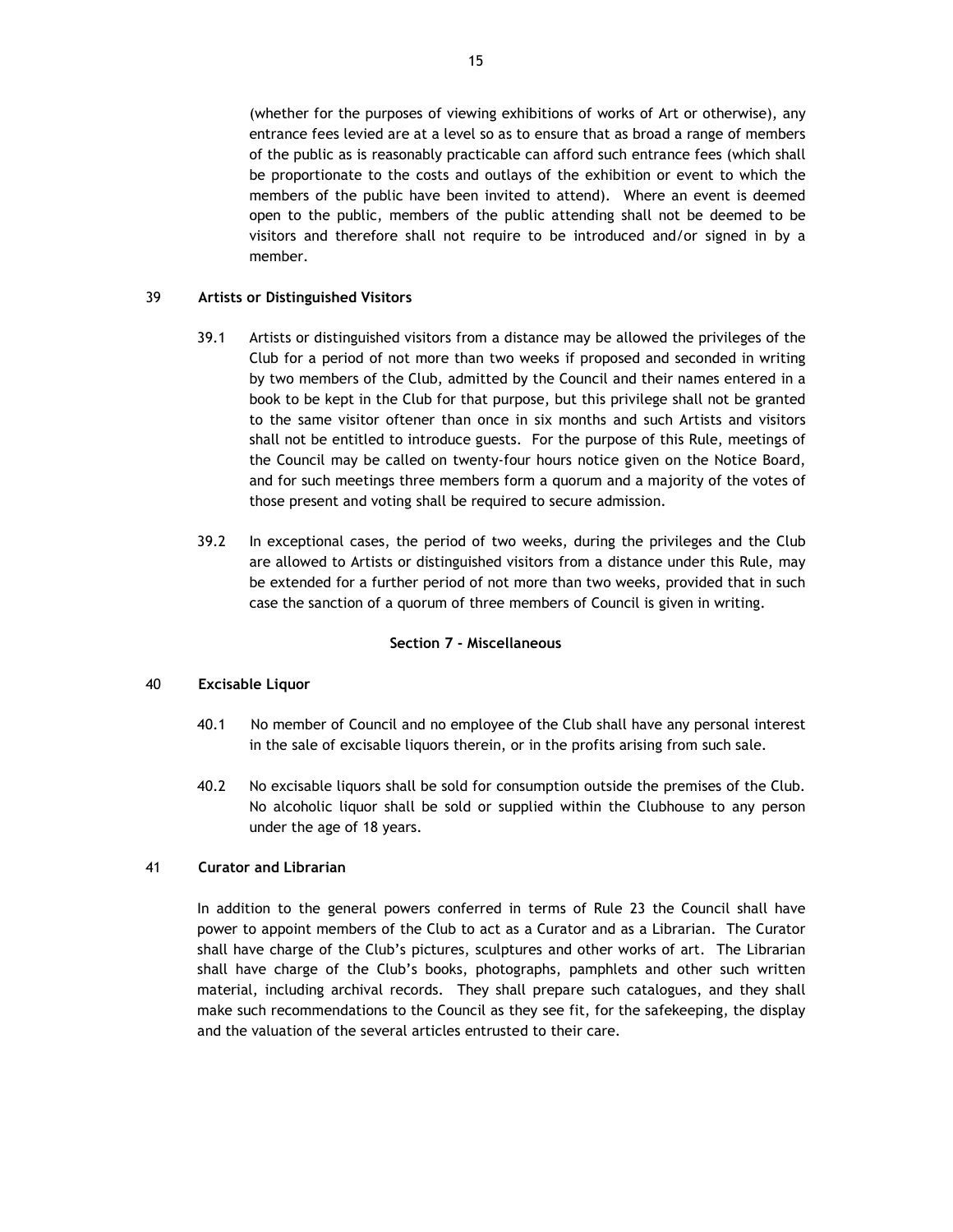## 42 **Alteration of Constitution and Rules**

No alteration or addition to the Constitution or Rules of the Club shall be made except at a Special Meeting called in terms of the Rules, and it shall require the separate sanction at such meeting of two-thirds of the members present and voting. Only such alterations shall be competent as:

- 42.1 shall be permitted pursuant to Article XI of the Constitution of the Club; and
- 42.2 shall ensure that the Rules are in conformity with all statutory and legal requirements in force from time to time including relevant liquor licensing laws.

## 43 **The Trustees**

The Trustees shall be a body of members, not exceeding eight in number, appointed by the Club in General Meeting and the survivors and survivor of them and their successors in office. Three shall be a quorum while more than that number of trustees are acting. The Trustees shall hold office until otherwise decided by the members in General Meeting or until they shall resign office by notice in writing to the Council, or until they cease to be members of the Club. The Trustees are authorised to accept, grant and enter into all such conveyances, transfers, securities and other deeds of or affecting any heritable or moveable property of the Club as the Council shall lawfully require the Trustees to do, and that without the Trustees incurring any personal liability by so doing. The Trustees shall ex officio be the directors and members of The GAC Property Company (being the company limited by guarantee which shall own the premises at 185 Bath Street, Glasgow used by the Club) as detailed in its Memorandum and Articles of Association from time to time.

## 44 **Winding up of the Club**

At any time it shall be competent for three-fourths of the Artist membership, together with three-fourths of the Lay membership, to resolve to wind up the affairs of the Club. In that event they shall have power to realise the whole property, funds and effects of the Club; and thereafter they shall pay its debts and meet its obligations therefrom. Should any surplus remain it shall be dealt with in accordance with Article XII of the Constitution.